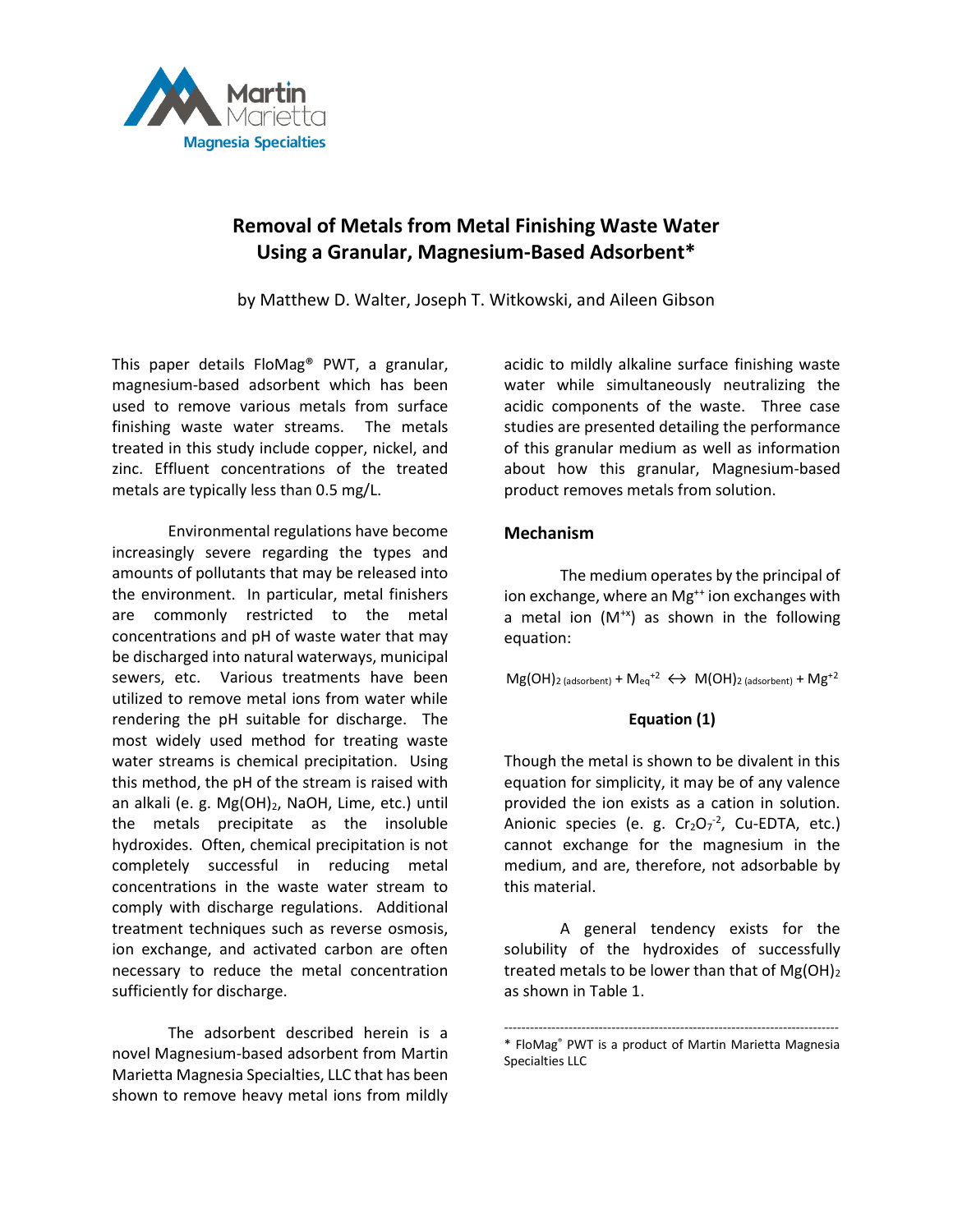In order for the medium to effectively remove target metals from solution a minimum empty bed contact time of eight minutes is recommended. Laboratory tests have shown that effluent metal concentrations can be lowered to 0.010 mg/L or less with sufficient contact time.

Shorter contact times may result in insufficient removal of the target metal. The medium is regenerable with a dilute acid backwash. In addition, periodic backwashing with air and water is recommended.

# **Metal Hydroxide KsP Solubility, mole/L Temperature Ref.** Cu(OH)<sub>2</sub> 2.2 X 10<sup>-20</sup> 2.8 X 10<sup>-7</sup> Room Temp. 1 Cd(OH) <sub>2</sub> 1.7 X 10<sup>-15</sup> 1.2 X 10<sup>-5</sup> 25ºC 2  $Cr(OH)_3$  1.7 X  $10^{-24}$  1.2 X  $10^{-8}$  Room Temp. 3  $N(OH)_2$  6.5 X  $10^{-18}$  1.9 x  $10^{-6}$  Room Temp. 4  $\text{Zn(OH)}_{2}$  25ºC 5  $Pb(OH)_2$  1.1 X 10<sup>-20</sup> 2.2 X 10<sup>-7</sup> 22ºC 6  $Mg(OH)_2$  and  $1.1 \times 10^{-11}$  and  $2.2 \times 10^{-4}$  and  $18^{\circ}$ C and  $7$

## **Table 1: Solubility Data for Target Treatment Metals**

## *Case Studies*

### *Case Study #1*

The first case study involves an electronics



## **Figure 1: Schematic of Treatment System for Case Study #1**

component manufacturer with copper in the waste water stream. Chemical precipitation with both  $Mg(OH)_2$  and NaOH was first used to both adjust pH and precipitate copper as  $Cu(OH)<sub>2</sub>$ . An inclined plate clarifier removed most of the sludge, while a paper filter further clarified the waste stream. A schematic of the treatment system is shown in Figure 1. The FloMag® PWT magnesium-based granular adsorbent was added to the system (as shown in Figure 1) to reduce soluble copper levels from ~1.5 mg/L after the primary treatment to below 1 mg/L for discharge. Figure 2 shows the performance of the granular adsorbent in removing copper from this waste water stream. The stream, at a flow rate of approximately 5 Gallons per Minute (~18.9 Liters/Min), entered the column containing 300 pounds (~136 kg) of FloMag® PWT granular, magnesium-based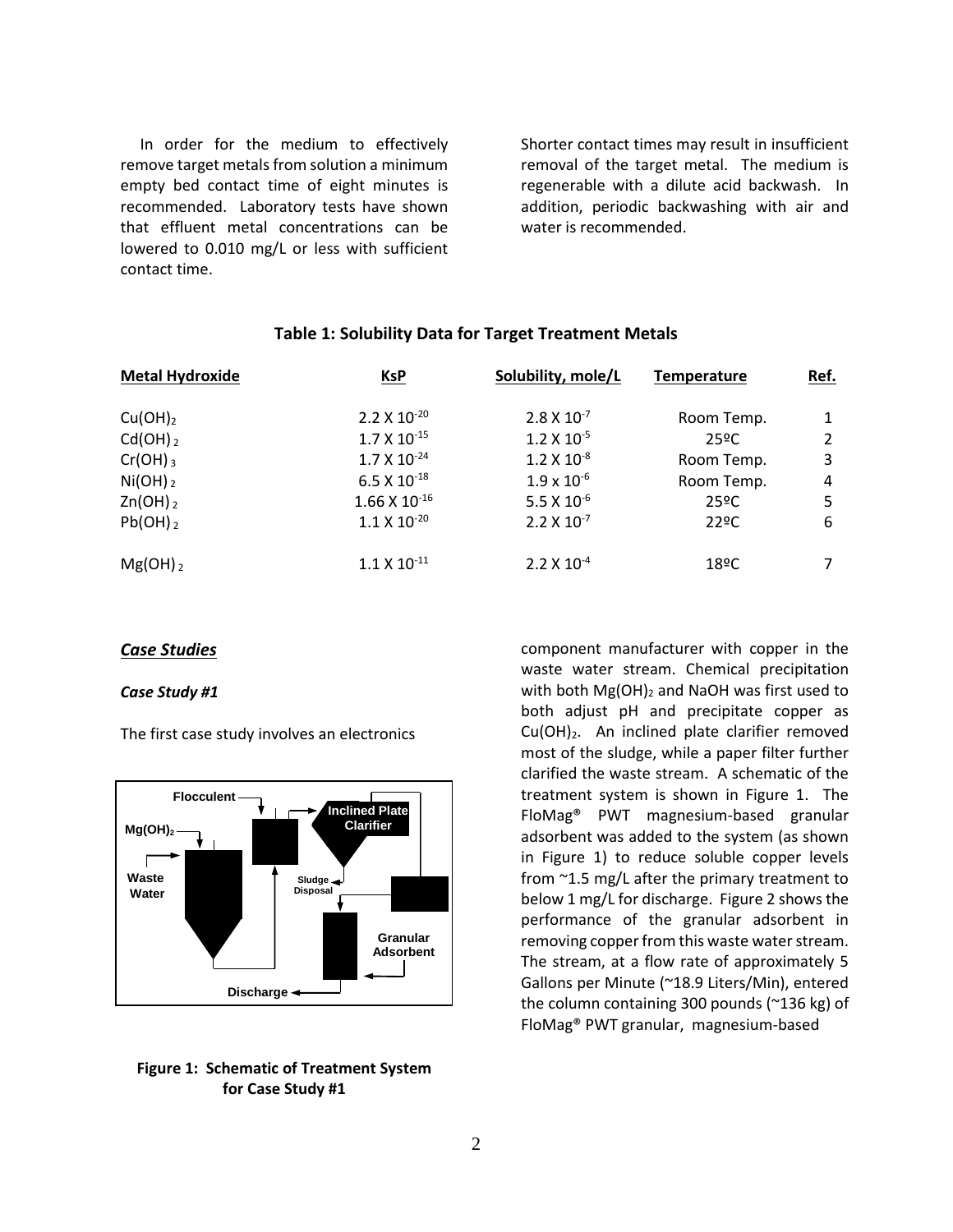adsorbent. This provided an empty bed contact time of approximately six minutes (as opposed to the recommended eight to ten minutes). All of the measurements showed the medium to substantially reduce the copper concentration in the effluent. For the most part, the effluent copper concentrations were 0.5 mg/L or less. One reading had a concentration of 1.36 thought to be the result of channeling in the bed.



## **Figure 2: Performance of FloMag® PWT Granular, Magnesium-Based Adsorbent in Case Study #1**

Backwashing restored good copper adsorption in the subsequent measurements.

#### *Case Study #2*

The second case study involved a hardware plating shop treating a zinc-containing stream.



In this application, primary treatments with NaOH to pH 10-11 had been unable to reduce the zinc concentration of the effluent to less than 5.75 mg/L, on average, while the discharge limit was 2 mg/L. By incorporating FloMag® PWT granular, magnesium-based adsorbent as a polishing filter, this company was able to reduce the target pH of the primary treatment to pH 8 while removing the residual zinc with the adsorbent. Specific influent data is not available but the monthly averages for the effluent are plotted in Figure 3. Even though the flow rate of 25 Gallons per Minute (94.6 Liters/Min) allowed only about three minutes empty bed contact time, the medium consistently reduced the zinc levels to well below the 2 mg/L discharge limit. The user regenerated the adsorbent approximately every one hundred days of operation, as shown in Figure 3, to restore the adsorption capacity of the medium.

#### *Case Study #3*

The third case study involved a metal finisher with zinc, copper, and nickel in the waste water stream. Conventional chemical precipitation techniques using NaOH had been unable to consistently reduce the concentrations of the three target metals to below 1 mg/L. To reduce the metals in this 6 Gallons per Minute (22.7 Liters/Min) waste water stream, this plater added a column containing 300 pounds (136 kg) of FloMag® PWT granular, magnesium-based adsorbent as a polishing filter. Even though the unit only has a 5.2 minute empty bed contact time, the company has not experienced a surge in any of the metal concentrations exceeding 0.98 mg/L. Figure 4 shows the metals content of the waste water stream before the addition of FloMag® PWT granular, magnesium-based adsorbent in March 1993, as well as the metals content of the stream after the addition of the polishing unit.